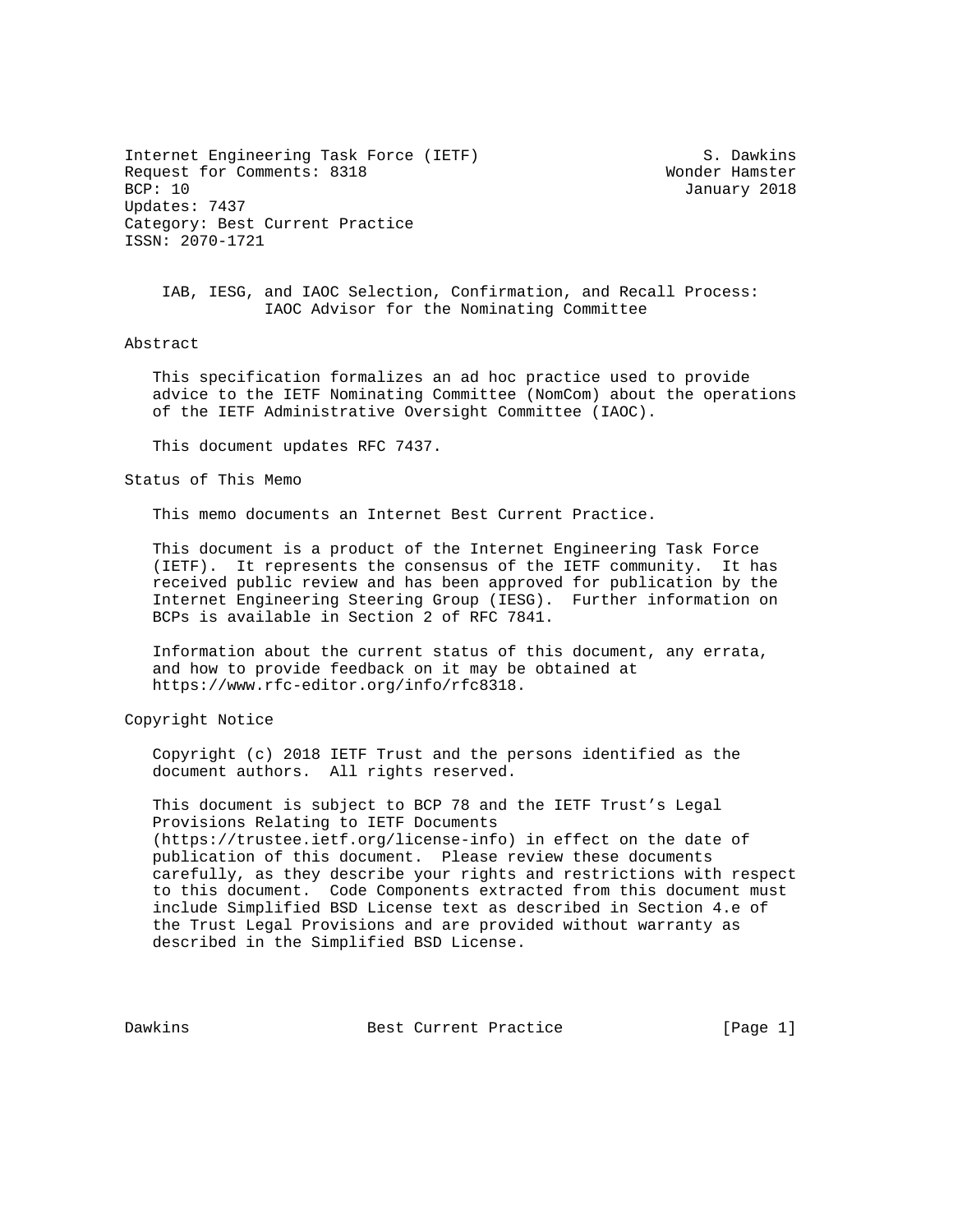Table of Contents

|                                                                                                                                                                                                                                                   |  |  | 3 |
|---------------------------------------------------------------------------------------------------------------------------------------------------------------------------------------------------------------------------------------------------|--|--|---|
| Background on 'IAOC Liaisons' to Nominating Committees<br>2.1                                                                                                                                                                                     |  |  | 3 |
|                                                                                                                                                                                                                                                   |  |  | 4 |
| 3.1. Change to Section 4.3 of RFC 7437, 'Structure'                                                                                                                                                                                               |  |  | 4 |
| 4.                                                                                                                                                                                                                                                |  |  | 4 |
| 5 <sub>1</sub>                                                                                                                                                                                                                                    |  |  | 4 |
| რ —                                                                                                                                                                                                                                               |  |  | 5 |
|                                                                                                                                                                                                                                                   |  |  | 6 |
| A.1. Why Is This Role an Advisor?                                                                                                                                                                                                                 |  |  | 6 |
| A.2. Why Is This Role Not a Liaison?                                                                                                                                                                                                              |  |  | 7 |
| A.3. Why Is This Role Not Required to Be a Sitting IAOC                                                                                                                                                                                           |  |  |   |
|                                                                                                                                                                                                                                                   |  |  | 8 |
| Why Does the Nominating Committee Request an IAOC<br>A.4.                                                                                                                                                                                         |  |  |   |
| Advisor?                                                                                                                                                                                                                                          |  |  | 8 |
| Acknowledgements                                                                                                                                                                                                                                  |  |  | 9 |
| Author's Address<br>a construction of the construction of the construction of the construction of the construction of the construction of the construction of the construction of the construction of the construction of the construction of the |  |  | 9 |

Dawkins **Best Current Practice** [Page 2]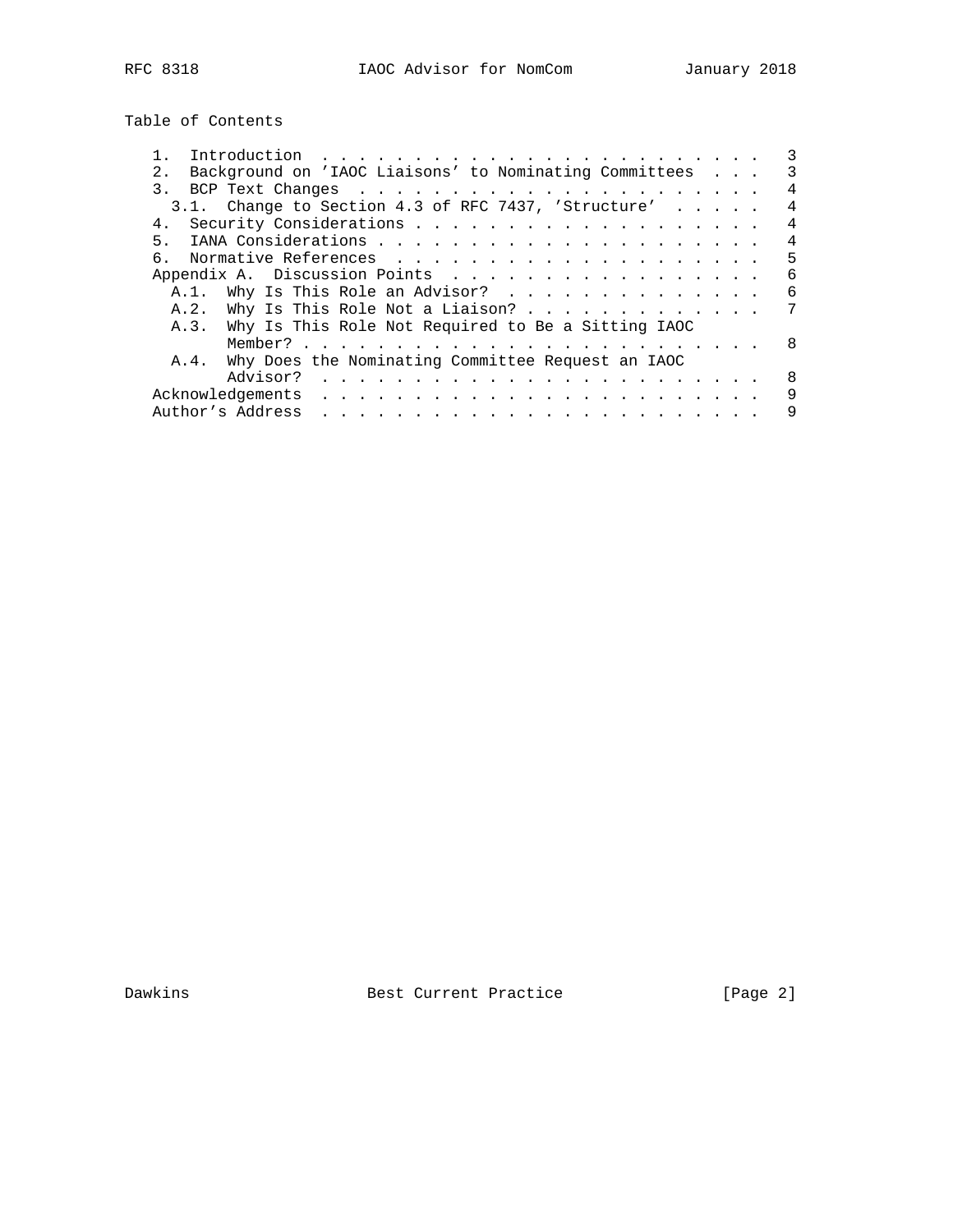1. Introduction

 This specification formalizes an ad hoc practice used to provide advice to the IETF Nominating Committee (NomCom) about the operations of the IAOC (described in [RFC4071]).

This document updates [RFC7437].

 Proposed future changes to BCP 10 should be discussed on the public IETF NomCom discussion mailing list, at <https://www.ietf.org/mailman/listinfo/ietf-nomcom>.

2. Background on 'IAOC Liaisons' to Nominating Committees

 When RFC 7437 [RFC7437] was approved, it explicitly charged the nominating committee with selecting and reviewing certain members of the IAOC. However, [RFC7437] did not provide for the IAOC to send a liaison to the nominating committee.

 This was not thought to be an obstacle because [RFC7437] allowed any committee member to propose a liaison from the IAOC:

 Any committee member may propose the addition of a liaison from other unrepresented organizations to participate in some or all of the deliberations of the committee. The addition must be approved by the committee according to its established voting mechanism. Liaisons participate as representatives of their respective organizations.

 Beginning in 2010, the IAOC provided a liaison to each nominating committee. In 2016, the IAOC did not provide a liaison because the nominating committee was not appointing an IAOC member. The previous nominating committee had filled a mid-term vacancy (using the process described in Section 3.5. of [RFC7437]) by appointing an IAOC member for a term longer than two years. In 2017, the NomCom was selecting an IAOC member, but the opportunity to request a liaison from the IAOC was overlooked, because this practice wasn't part of the documented process in [RFC7437].

 This specification adds the previously ad hoc role to [RFC7437] so that future nominating committees will be less likely to overlook it.

 Although past ad hoc practice has characterized this role as a "liaison", this specification labels the role as an "advisor". The rationale for this change in nomenclature is provided in Appendix A.1.

Dawkins **Best Current Practice** [Page 3]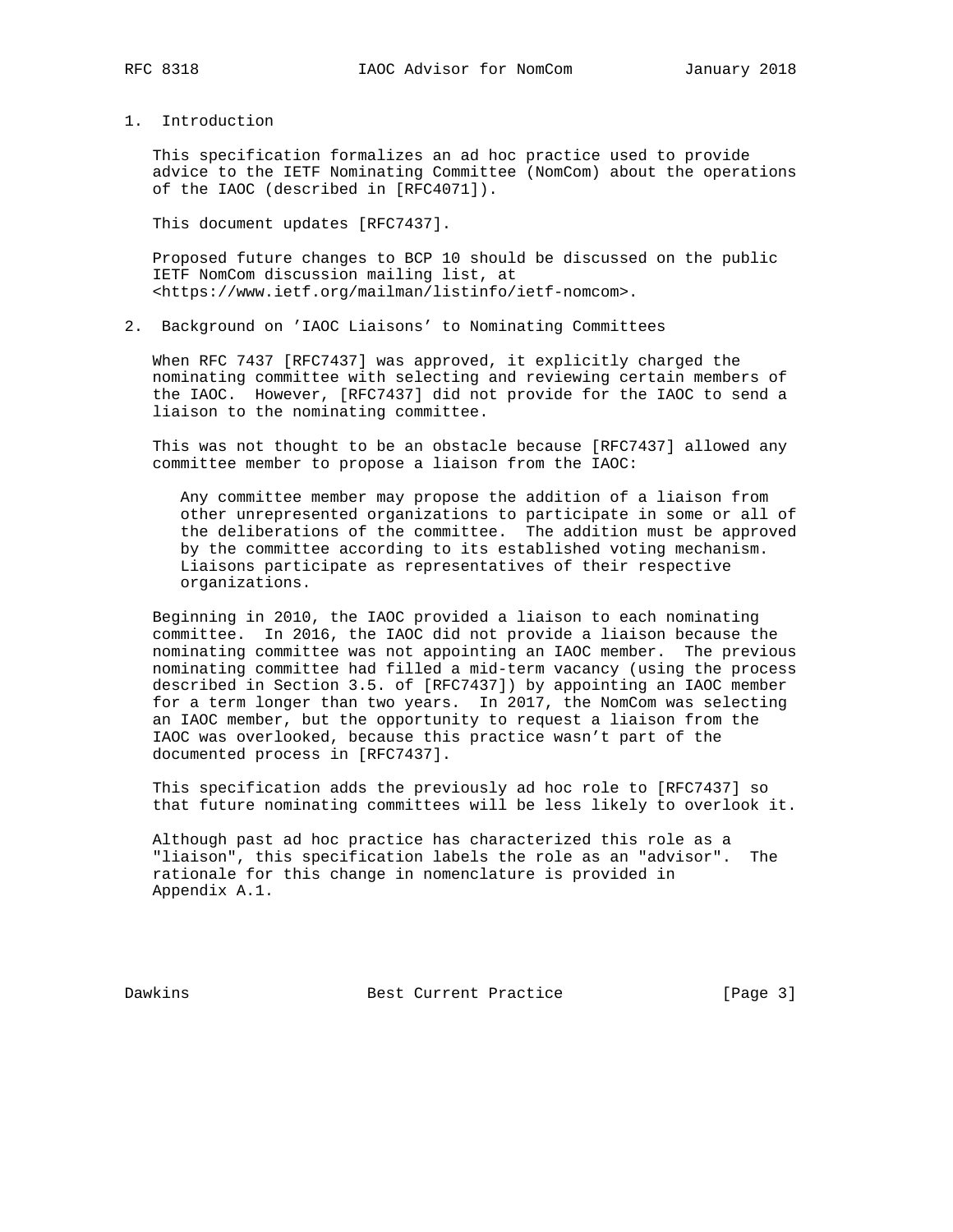# 3. BCP Text Changes

This section provides the updated BCP text for [RFC7437].

 For each OLD text selection, NEW text is provided that replaces the OLD text in [RFC7437].

3.1. Change to Section 4.3 of RFC 7437, 'Structure'

OLD

 Any committee member may propose the addition of an advisor to participate in some or all of the deliberations of the committee. The addition must be approved by the committee according to its established voting mechanism. Advisors participate as individuals.

## NEW

 Any committee member may propose the addition of an advisor to participate in some or all of the deliberations of the committee. The addition must be approved by the committee according to its established voting mechanism. Advisors participate as individuals.

 Committee members are encouraged to propose the addition of an advisor who is knowledgeable about the operations of the IAOC, whether or not that nominating committee is reviewing an IAOC position. The nominating committee may choose to ask the IAOC to suggest an advisor who is knowledgeable about IAOC operations but may select any advisor they vote to approve.

4. Security Considerations

 This document updates an IETF process BCP and has no direct Internet security implications.

5. IANA Considerations

This document has no IANA actions.

Dawkins Best Current Practice [Page 4]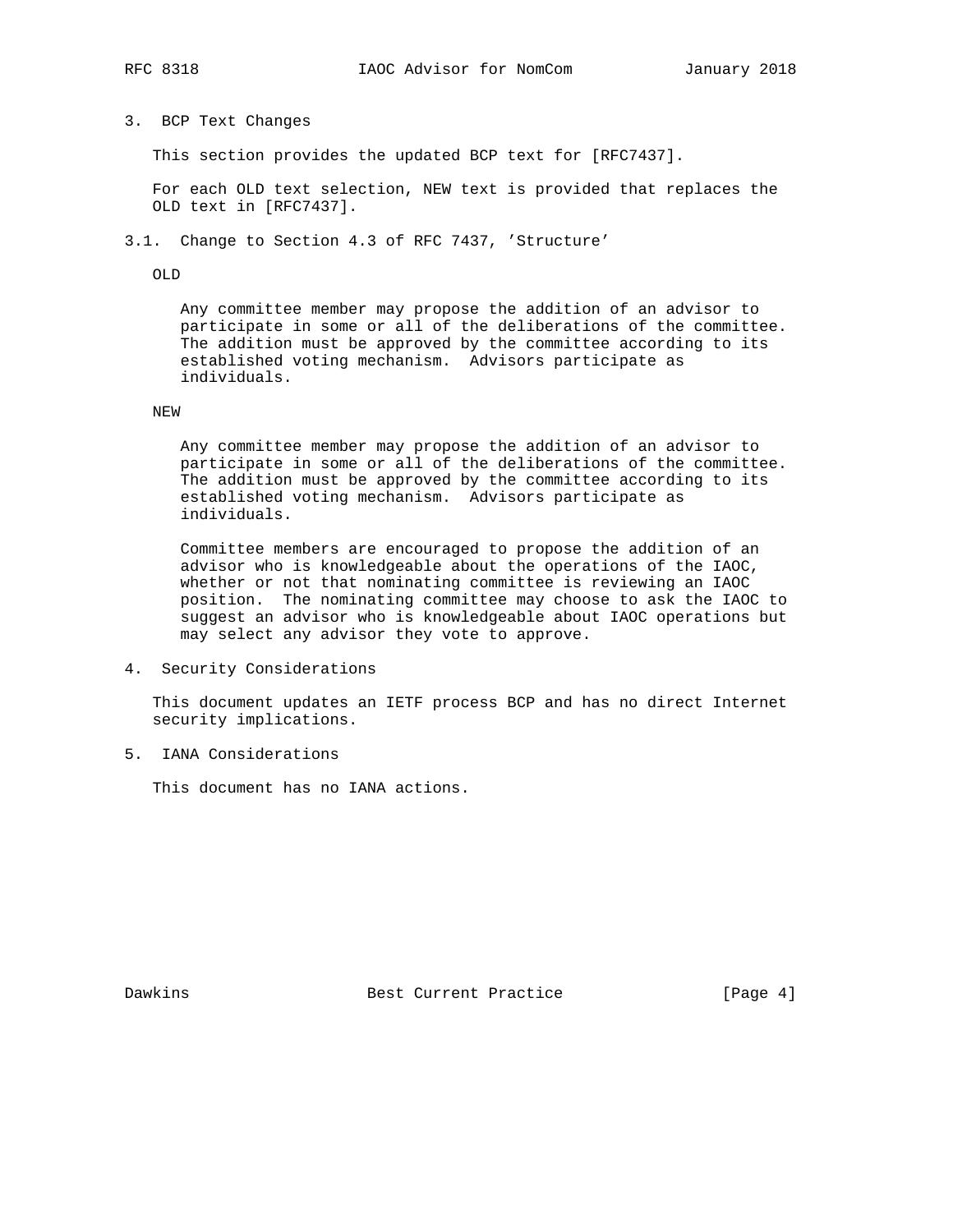# 6. Normative References

- [RFC4071] Austein, R., Ed. and B. Wijnen, Ed., "Structure of the IETF Administrative Support Activity (IASA)", BCP 101, RFC 4071, DOI 10.17487/RFC4071, April 2005, <https://www.rfc-editor.org/info/rfc4071>.
- [RFC7437] Kucherawy, M., Ed., "IAB, IESG, and IAOC Selection, Confirmation, and Recall Process: Operation of the Nominating and Recall Committees", BCP 10, RFC 7437, DOI 10.17487/RFC7437, January 2015, <https://www.rfc-editor.org/info/rfc7437>.

Dawkins **Best Current Practice** [Page 5]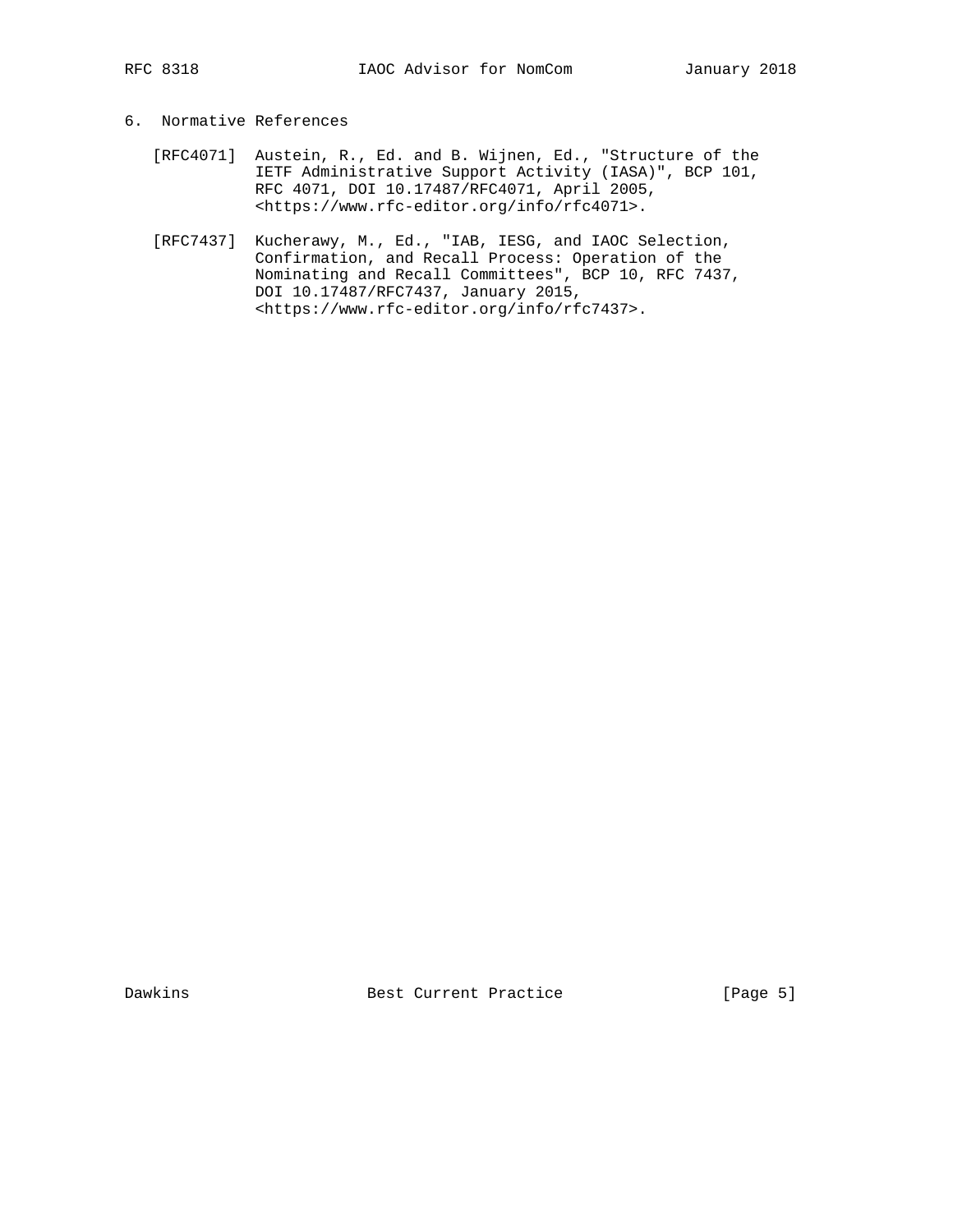Appendix A. Discussion Points

 This section preserves discussions and explanations that came up during document discussions. Ordinarily, this section might be deleted during the evaluation process, but some questions came up repeatedly, so the editor has included them for anyone who also shares those questions.

## A.1. Why Is This Role an Advisor?

 The editor of this document briefly considered proposing a new and IAOC-specific role to [RFC7437] but considered such a proposal to be complex. Anticipating every corner case in IETF process BCPs is challenging and prone to error, and as this specification was being written, the IETF Chair was sponsoring a design team reviewing all aspects of the IETF Administrative Support Activity (IASA). Therefore, the structure and membership of the IAOC itself could change in the near future. Instead, the specification describes how the nominating committee requests advisors and builds on mature text that has survived many nominating committee cycles.

 After choosing to reuse existing roles defined in [RFC7437], the definition of "advisor" in Section 4.9 of [RFC7437] seemed appropriate.

 An advisor is responsible for such duties as specified by the invitation that resulted in the appointment.

Advisors do not vote on the selection of candidates.

 The position described in this specification could be filled by an advisor who would be a non-voting member of the nominating committee, who is knowledgeable about the operations of the IAOC, and who has duties that could evolve over time as the IAOC itself evolves.

 The only difference between this advisor that requires an update to [RFC7437], and any other advisor is that committee members are explicitly encouraged to suggest that this advisor be appointed as described in this specification. The text updating [RFC7437] is found in Section 3.

Dawkins **Best Current Practice** [Page 6]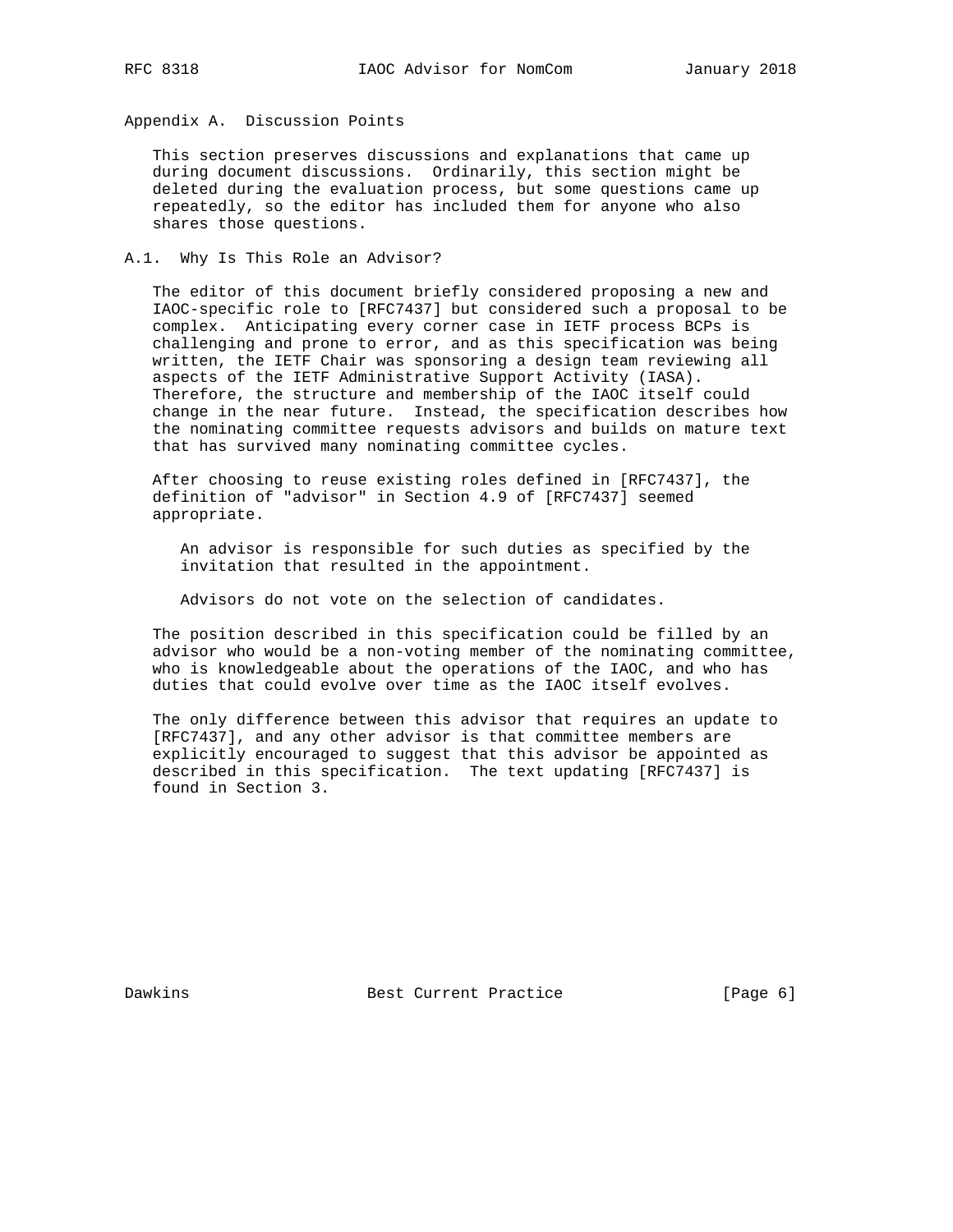## A.2. Why Is This Role Not a Liaison?

 Discussions on the IETF NomCom mailing list led to the recognition that "liaison" was not the best description of this role.

 The role of liaison defined in Section 4.7 of [RFC7437] places some significant obligations on liaisons beyond what is necessary for someone to answer questions from the nominating committee about the IAOC. These obligations include the following:

- o Liaisons are responsible for ensuring the nominating committee in general and the Chair in particular execute their assigned duties in the best interest of the IETF community.
- o Liaisons from the IESG, IAB, and Internet Society Board of Trustees (if one is appointed) are expected to review the operation and execution process of the nominating committee and to report any concerns or issues to the Chair of the nominating committee immediately. If they cannot resolve the issue between themselves, liaisons must report it according to the dispute resolution process stated elsewhere in this document.
- o Liaisons may have other nominating committee responsibilities as required by their respective organizations or requested by the nominating committee; such responsibilities may not conflict with any other provisions of this document.

 Finally, as mentioned in Section 4.6 of [RFC7437], all of the liaisons are included in the pool of people who are eligible to be selected as a replacement for a Chair.

 There are a variety of ordinary circumstances that may arise from time to time that could result in a Chair being unavailable to oversee the activities of the committee. The Chair, in consultation with the Internet Society President, may appoint a substitute from a pool comprised of the liaisons currently serving on the committee and the prior year's Chair or designee.

 Note: During discussion of this specification, we noted that any liaison would be part of the pool of potential substitute nominating committee Chairs. It wasn't clear to the discussion participants whether there was an intentional decision to make liaisons voted onto the nominating committee eligible to be substitute Chairs. That potential change is out of scope for this specification but may be a conversation worth having separately.

Dawkins **Best Current Practice** [Page 7]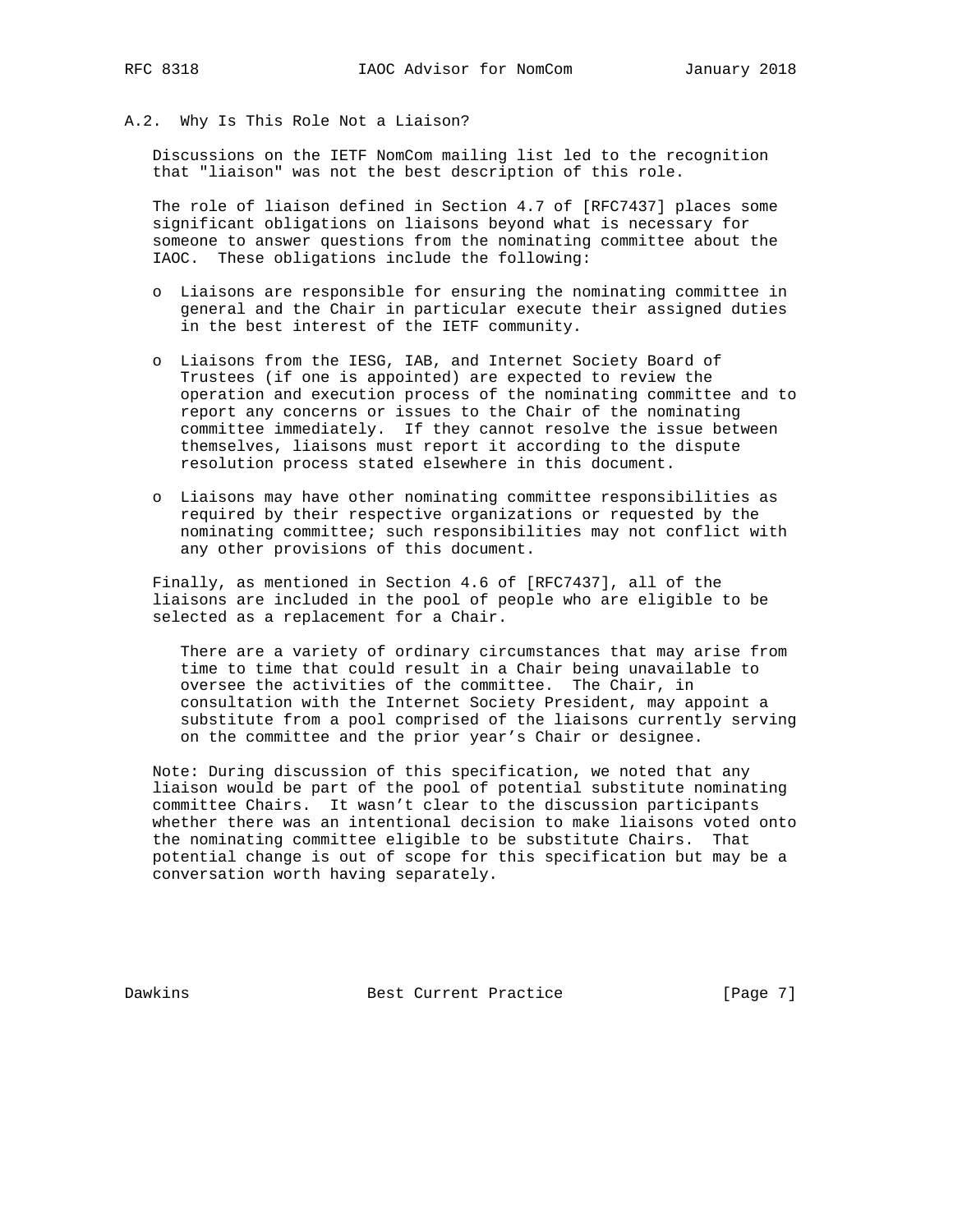All of these obligations are important, but there are always at least two full liaisons from the confirming bodies that are already responsible for those responsibilities. It is simply not necessary to make the job of helping the nominating committee understand the role and operational practices of the IAOC more demanding than it must be.

 So, requiring the IAOC to name a formal liaison to the nominating committee isn't justified.

A.3. Why Is This Role Not Required to Be a Sitting IAOC Member?

 In addition to the reasons given in Appendix A.2, the requirement that the IAB and IESG liaisons to the nominating committee be sitting members of the organizations they represent, whose positions are not being reviewed by this nominating committee, is especially challenging for the IAOC.

 Many IAOC positions are filled by members who are already members of IETF leadership and are subject to review by the nominating committee. This means that limiting an IAOC liaison to one of the sitting members would mean that in some years the only individuals eligible to serve as liaison for the nominating committee would be sitting members of the IAOC that a) were appointed by the previous nominating committee and are not being by the current nominating committee, or b) were appointed by the IAB or IESG and are not being reviewed by the current IAB or IESG. "Eligible" does not also mean "willing and able to serve", so it is possible that an IAOC might find itself with no sitting member to send as advisor in some years.

 Although all IAOC liaisons to the nominating committee have served as sitting members of the IAOC, given 10 years of IAOC operation, this specification assumes that other members of the community have sufficient experience to provide guidance if the IAOC chooses to suggest such a person. If any given IAOC thought that was important, they could certainly continue to suggest sitting members, but if no sitting member was willing and able to serve, the IAOC would be free to do the next best thing and would likely be the best qualified group to decide who to send.

A.4. Why Does the Nominating Committee Request an IAOC Advisor?

 This specification could have described the mechanism in one of two ways:

 o the IAOC could simply provide the name of the advisor to the nominating committee, or

Dawkins **Best Current Practice** [Page 8]